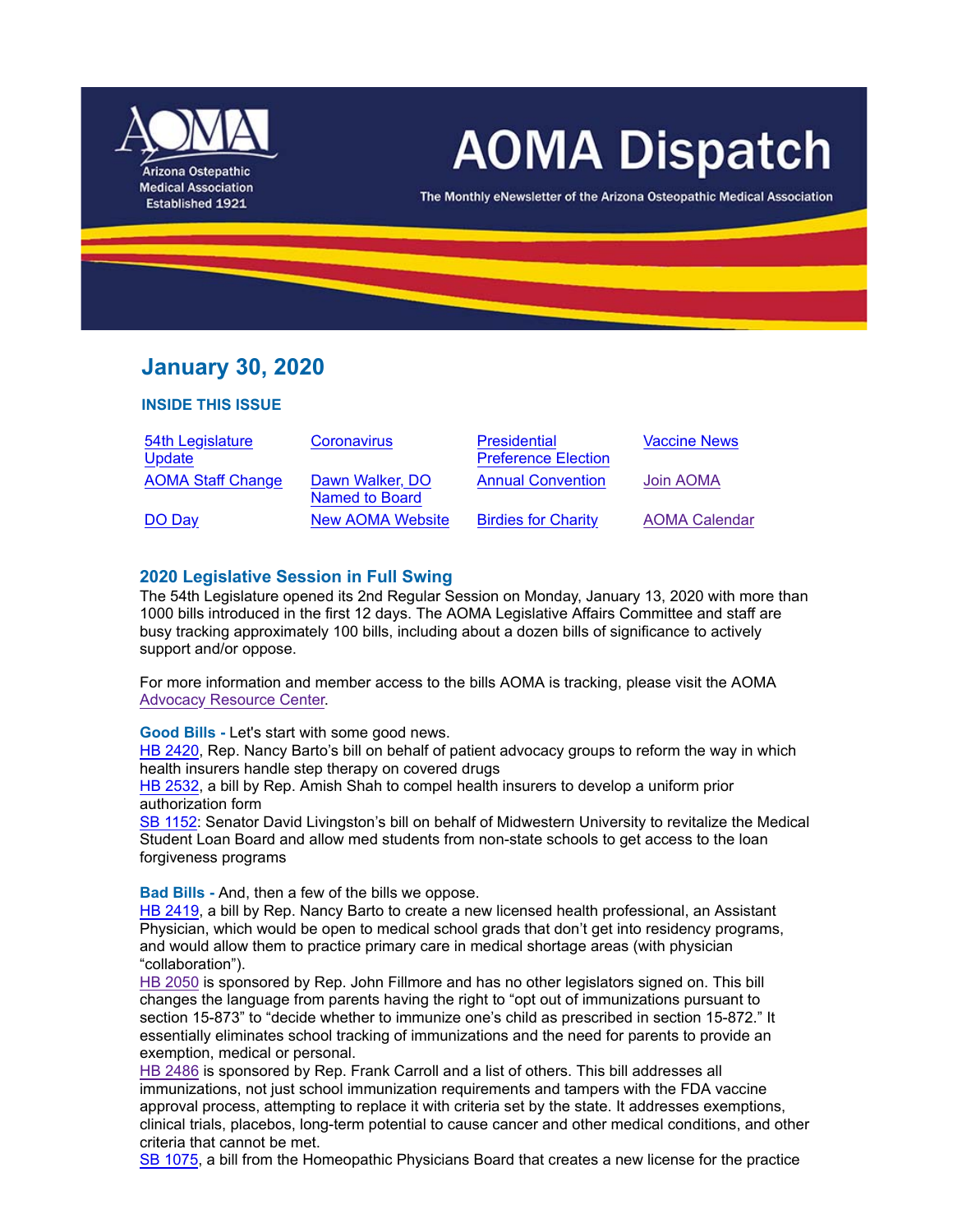of integrated medicine" and also would allow midlevel practitioners to be licensed, neither of which went through a sunrise process.

#### **The Budget**

Governor Ducey proposed his FY 2021 budget.

The Executive Budget is rather light on health and welfare initiatives (and there's nothing about a hospital and physician rate increase under AHCCCS). Here are the notable ones Team Ducey proposes, mostly on the welfare side:

- \$24 M in one-time funding for AHCCCS caseloads and capitation rates
- \$14 M to provide incentives for parents to adopt sibling groups and children with significant developmental disabilities
- \$11 M for a 10% pay raises for Department of Child Safety caseworkers
- \$6 M in ongoing funding from the Medical Marijuana Fund to provide critical access to opioid treatment services to uninsured and underinsured Arizonans
- \$5 M to double the "Grandmother" stipend for family members who serve as caregivers for children in out-of-home-care, otherwise known as "kinship care"
- \$1 M to improve health of newborns by adding two more tests to newborn screening
- \$400,000 to establish a Suicide Mortality Review Team to reduce suicide rates and target high-risk populations

Stay tuned for future AOMA Action Alerts and make sure to help advocate for your patients and profession by responding to them.

#### **Important News About AOMA Executive Staff**

With great sadness we announce that Pete Wertheim, MS has resigned as Executive Director of AOMA effective January 13, 2020 due to serious health issues.

We are all shocked and saddened with this news of Pete's illness and his departure will create a void which will be difficult to fill given all he has done for AOMA and the people of the great state of Arizona. Rest assured all that can be done to facilitate this transition is being done and we will

continue to lead the way and follow it through to completion. The Executive Committee has established a search committee to find a highly-qualified individual who possesses the right qualities to serve as AOMA's new Executive Director. Until a selection and offer are made and accepted, our Director of Membership and Communications Janet Weigel has been named Interim Executive Director.

If anyone wishes to send a note to Pete, please feel free to direct it to the AOMA office and our staff will forward it to him.

Please keep Pete and his wonderful wife Adela in your thoughts and prayers. Thank you for your support of our Arizona Osteopathic Medical Association.



Janet Weigel

#### **Reserve Your Spot for DO Day - Tuesday, February 18, 2020**

Support AOMA's policy agenda and learn how to be a successful advocate for your patients.

**Who:** AOMA physician members and student members **What:** Wear your white coat and meet with legislators, accompanied by an AOMA physician. Prominent legislators, physicians, and policymakers will share valuable advocacy advice and insight into the most critical issues impacting healthcare.

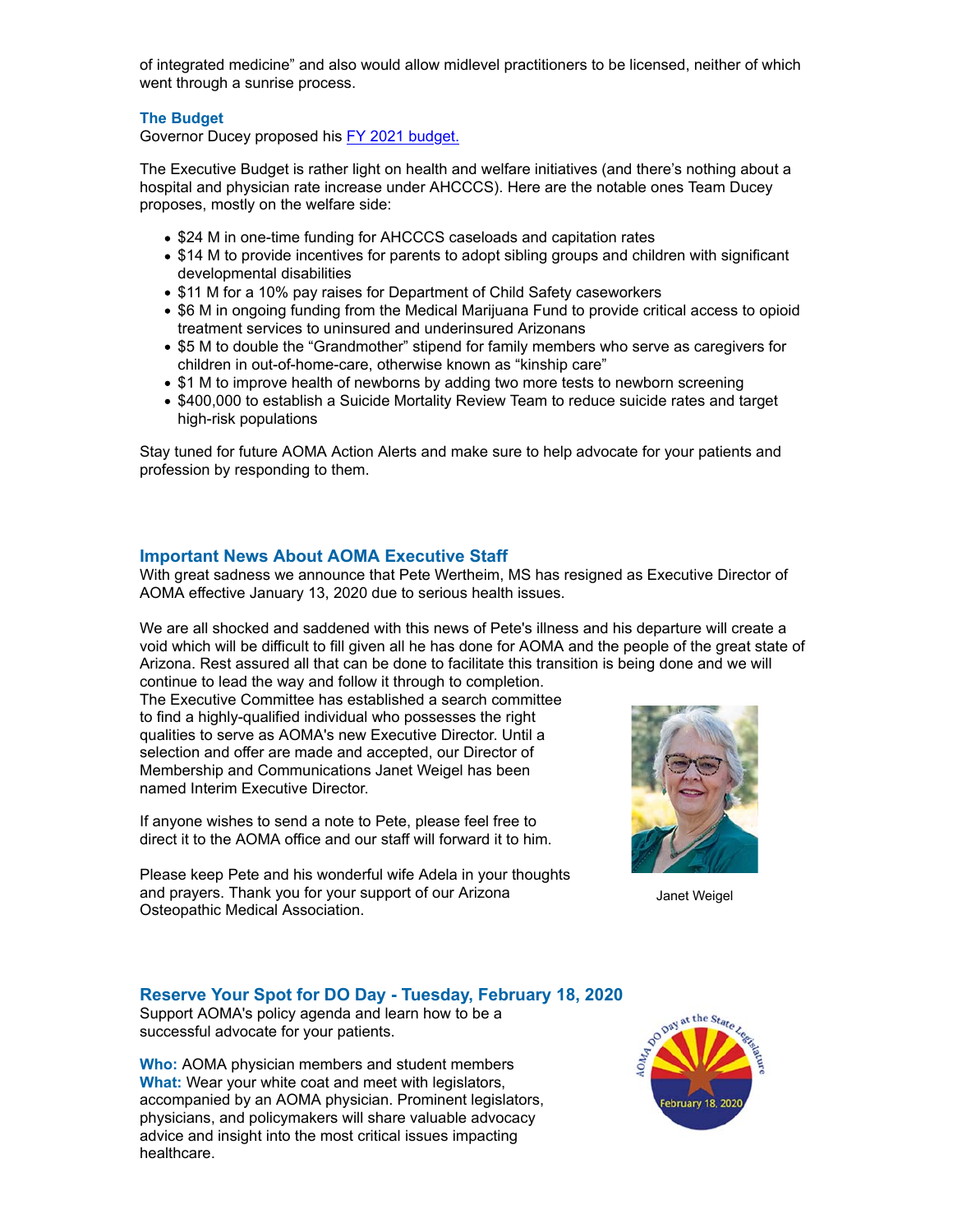**Where:** Arizona State Legislature, 1700 W. Washington St., Phoenix, AZ 85007 **When:** Tuesday, February 18, 2020 **When:** Tuesday, February 16, 2020<br>Why: To discuss issues impacting osteopathic medicine **Reserve your spot today at** 

www.az-osteo.org/DODayRSVP

#### **Coronavirus Confirmed in Arizona**

As of January 26, 2020, there has been one confirmed case of 2019-nCoV in Arizona. This is one of five confirmed cases (all travel associated) reported to date within the United States. This is a rapidly evolving situation, and information will be updated on the ADHS website as it becomes available.

Arizona clinicians are recommended to:

- Mask and isolate patients presenting with acute respiratory illness and recent travel from Wuhan City, China in the last 14 days of symptom onset.
- Immediately notify your healthcare facility's infection control personnel and local health department.
- Healthcare personnel encountering a suspect patient should use standard precautions, contact precautions, airborne precautions, and use eye protection (e.g., goggles or a face shield).
- Obtain a detailed travel history for patients being evaluated with fever and acute respiratory illness.
- Consider testing for seasonal respiratory illnesses, like influenza.
- Coordinate with the local health department for specimen collection, transport, and testing for suspect cases.

The Arizona Department of Health Services and local health departments are coordinating surveillance, infection control, and communication with the Centers for Disease Control and Prevention regarding 2019-nCoV.

For up to date information for providers, please visit the ADHS website. For general national information, visit the CDC website. If you have any questions, please contact your local health department.

#### **Dawn Walker, DO is New AZBOEMS Board Member**

Dawn K. Walker, DO has been appointed by Governor Douglas A. Ducey to the Arizona Board of Osteopathic Examiners in Medicine and Surgery (AZBOEMS). Dr. Walker has taken her oath of office and will begin serving on the AZBOEMS during the regularly scheduled meeting, Saturday, February 29, 2020.

Dr. Walker is the owner of Walker Family Medicine in Willcox, Arizona. A graduate of the College of Osteopathic Medicine in Pomona, California, she completed her internship and residency in family medicine at Mesa General Hospital.

Congratulations, Dr. Walker, and thank you for your service to your profession.



#### **New, Improved AOMA Website**

Earlier this month, AOMA launched a new, mobile-responsive website. As part of the Association's Transformation Plan, the website has been redesigned and optimized for display on mobile devices.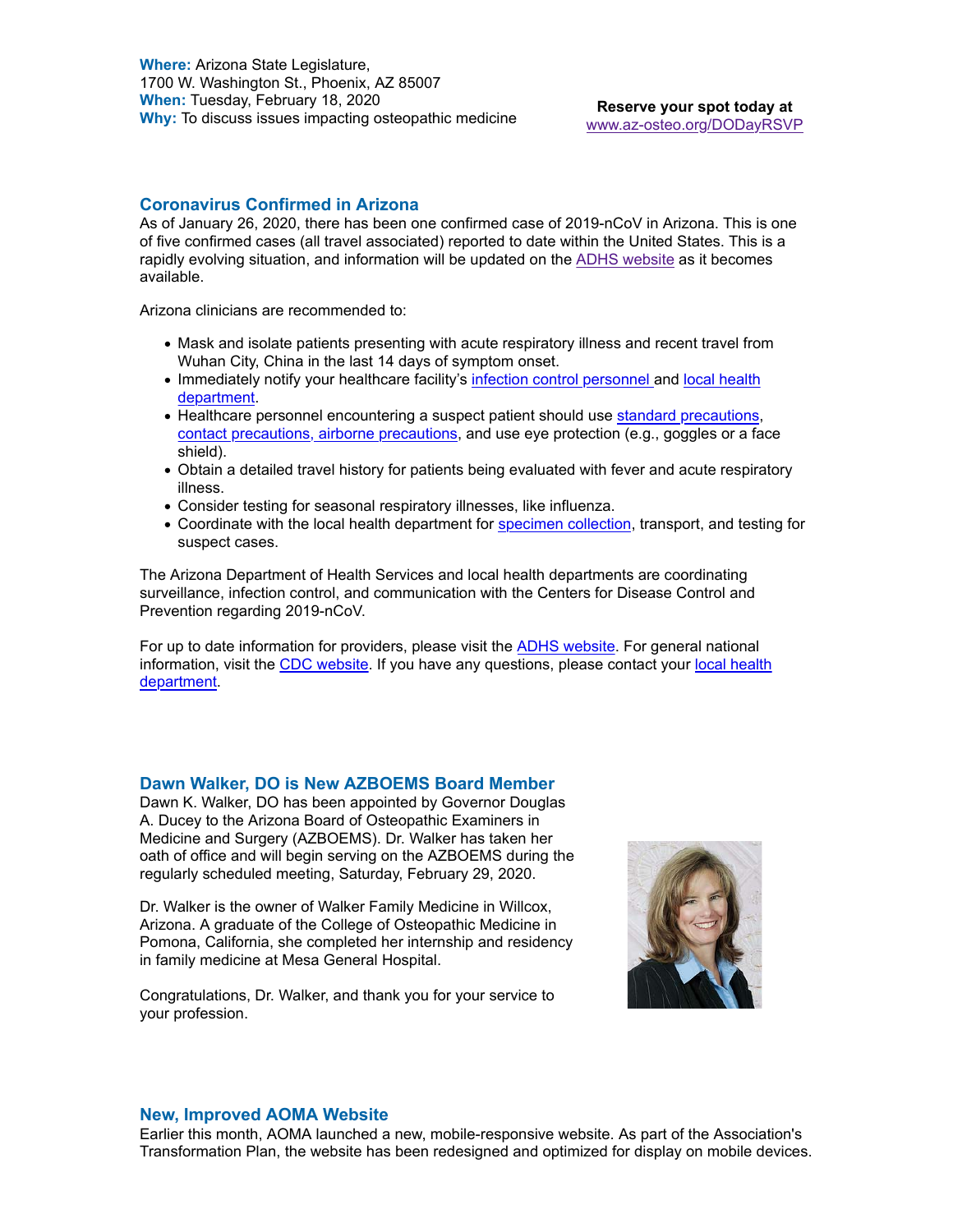Check it out at www.az-osteo.org.



#### **Presidential Preference Election - Deadline to Register is February 18**

The Arizona 2020 Presidential Preference Election (PPE) is March 17, 2020. The PPE is an election in which voters can choose who they would like to be their presidential candidate in the upcoming General Election.

Only voters registered with the participating parties can vote in the PPE. The Democratic Party is the only political party participating in the PPE, so only voters registered as Democrats can vote in this PPE.

The deadline to register to vote in the PPE is February 18, 2020. You may register online at https://servicearizona.com/webapp/evoter

#### **AOMA 98th Annual Convention**

Plan to attend the AOMA 98th Annual Convention - the largest annual medical conference in Arizona - April 1 to 5, 2020 at our **NEW LOCATION** Embassy Suites by Hilton Scottsdale Resort. The theme of the 2020 Convention is **Finding Health**. The fiveday CME event is anticipated to offer more than 35.0 hours of AOA Category 1-A credit and has been approved for *AMA PRA Category 1 creditsTM*.

Registration is open at www.az-osteo.org/2020Conv



## **Last Chance to Make a Pledge for Arizona Osteopathic Charities**

The deadline to pledge in the the Birdies for Charity competition at the 2020 Waste Management Phoenix Open is **February 2, 2020**. Help Arizona Osteopathic Charities reach its goal of \$3,000. To make a pledge online go to birdiesforcharityaz.com.

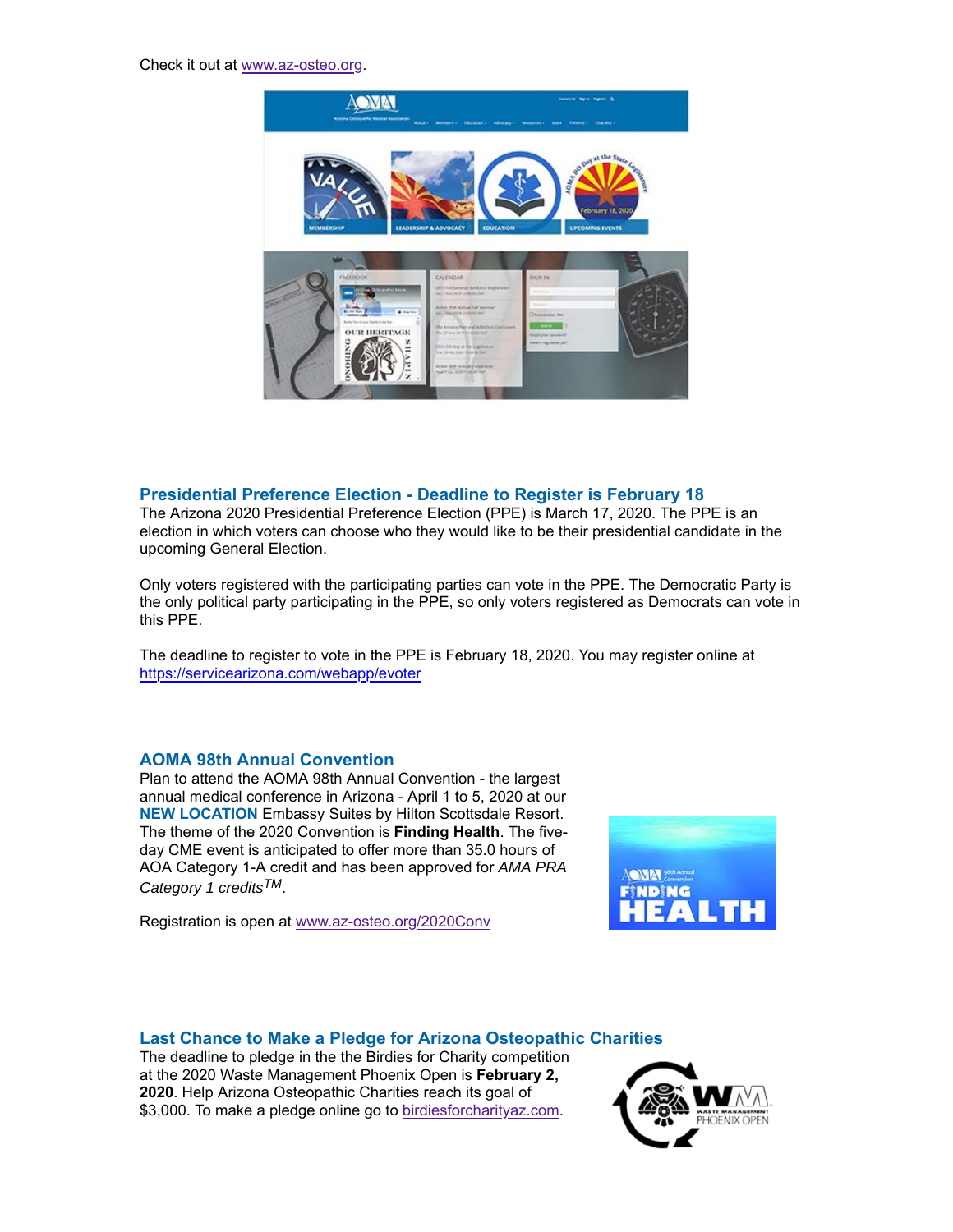

## **Positive Returns On Your Membership Investment** www.az-osteo.org/BusinessPartners

AOMA's Business Partners Program provides immediate access to national and local high-quality providers. Special rates have been negotiated and we have tested their ability to provide exceptional service for our association members.



800-352-0402

www.mica-insurance.com



**Financial Services** Jeffrey Burg, AID, CRPC, CRPS **Founding Partner** 480-681-0200 jeff@dobrusinburg.com www.dobrusinburg.com

**Real Estate Services** Tracy Alternus, CCIM **802-277-8558** taltemus@ensemble.net www.ensemble.net

Know a trusted business you would recommend as an AOMA Business Partner? Contact us at communications@az-osteo.org or 602-266-6699.

#### **Patients are Looking for YOU!**



#### **Update Your Profile!**

One of the benefits of AOMA membership is the Find a Physician public directory search. Make sure your practice information is up to date by logging in to your member profile on the AOMA website. When you do, prospective patients and potential referring physicians will be able to find you.

## Join AOMA

**Not an AOMA Member?** Join today and be a part of the 98-year tradition of the Arizona Osteopathic Medical Association!

Membership in AOMA is an affordable vehicle to keep abreast of national and local issues, protect your professional practice, enhance your specialized skills, further your career, and be a part of the future of osteopathic medicine in Arizona.

Refer a new AOMA member and receive at \$100 credit. Go to www.az-osteo.org/Recruit

#### **Arizona Vaccine News**



**AzDHS**

**Immunization Program Website**

**CDC Immunization Schedules**

#### **AOMA Calendar of Events-www.az-osteo.org**

**AOMA Board of Trustees Meeting -** February 8, 2020 **AOMA DO Day at the Legislature -** February 18, 2020 **AOMA 98th Annual Convention -** April 1-5, 2020 **AOMA Board of Trustees Meeting -** April 1, 2020 **AOMA House of Delegates Meeting -** April 3, 2020